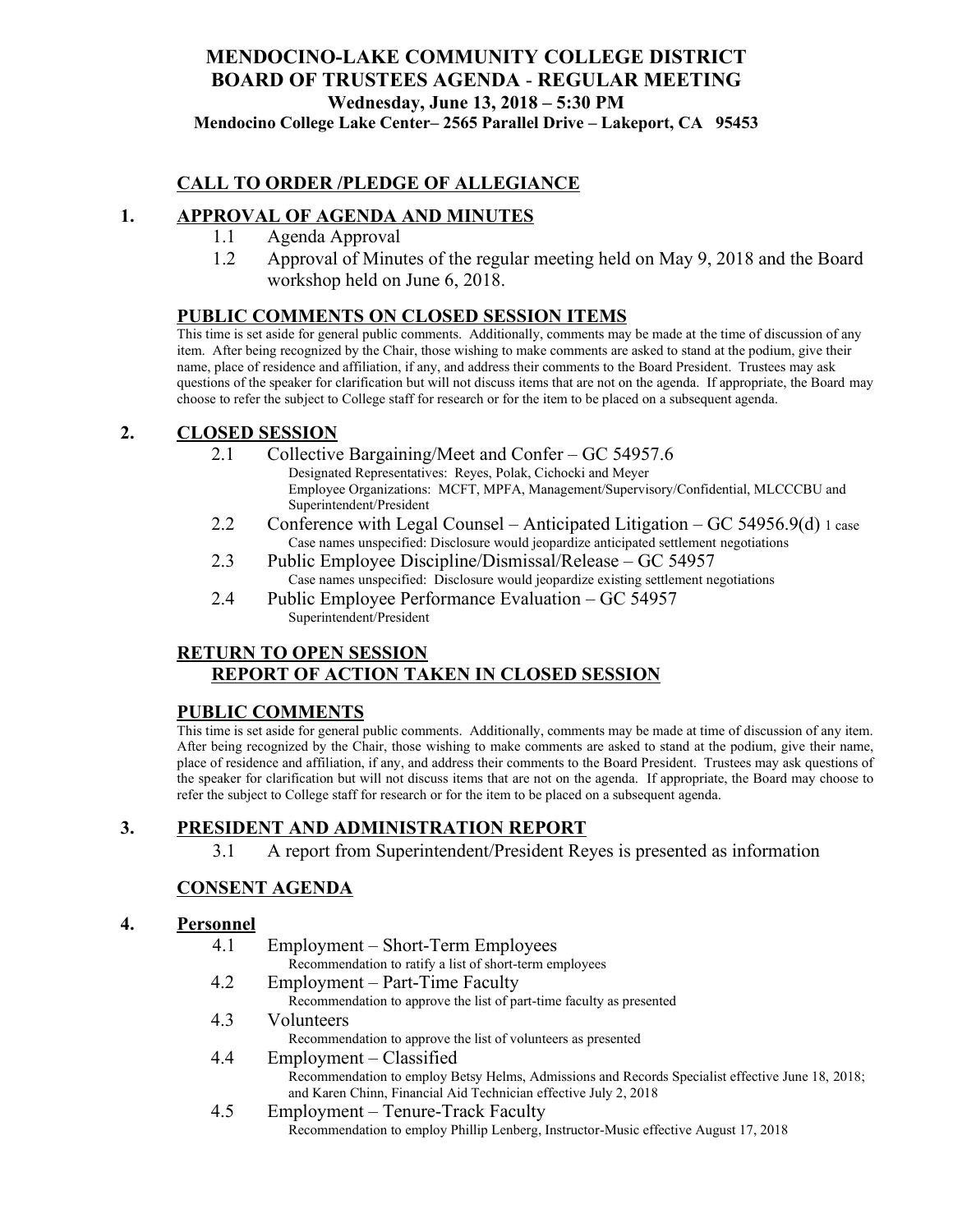A.6 Reemployment – Temporary, Non-Tenure Track, Categorically Funded, Full-

Time Faculty Contract Recommendation to issue a temporary, non-tenure track, categorically funded, full-time faculty contract Sara Bogner, Program Director, Physical Therapist Assistant Program effective 7/1/18 - 6/30/19

- 4.7 Employment Educational Administrator Recommendation to approve an Educational Administrator contract for Antonio Lopez, Dean of Counseling and Student Programs, 7/1/18 – 6/30/20
- 4.8 Mendocino College Federation of Teachers (MCFT) Tentative Agreement,

#### 2018-2019

Recommendation to ratify the 2018-2019 Tentative Agreement between the Mendocino-Lake Community College District and the Mendocino College Federation of Teachers (MCFT)

## **5. Other Items**

- 5.1 Fiscal Report as of April 30, 2018 Recommendation to accept the report as presented
- 5.2 District Order of Priorities for Five-Year Capital Outlay Plan, 2020-2024 Recommendation to approve the District 2020-2024 plan as presented
- 5.3 Donations

Recommendation to accept the donated items as presented

5.4 Mendocino College 2018-2019 Catalog

Recommendation to adopt the 2018-2019 college catalog as presented

### **6. PUBLIC HEARING ON PROPOSED SOLAR POWER PURCHASE AGREEMENT**

## **7. ACTION ITEMS**

7.1 Solar Power Purchase Agreement (PPA) with ForeFront Power – Resolution 06- 18-01

Recommendation to approve resolution 06-18-01 and authorize administration to review and approve a power purchase agreement with ForeFront Power.

- 7.2 2018-2019 Tentative Budgets
	- Recommendation to adopt the 2018-2019 tentative budgets as presented
- 7.3 Superintendent/President Salary Adjustment Recommendation to be determined at the meeting
- 7.4 2018-2019 District Priorities Establishment of 2018-2019 District Priorities
- 7.5 Board Policy Revisions Second Reading Recommendation to adopt the Board policy additions and revisions as presented
- 7.6 Child Development Center Contract Resolution 06-18-02 Recommendation to approve the contract in the amount of \$165,856.00 as presented
- 7.7 Child Development Center Contract Resolution 06-18-03 Recommendation to approve the contract in the amount of \$228,604.00 as presented

## **8. BIG PICTURE**

8.1 Scorecard information

A presentation by Minerva Flores, Director of Institutional Effectiveness, Research and Grants

## **9. INFORMATIONAL ITEMS AND REPORTS**

- 9.1 Mendocino College Foundation, Inc.
	- 9.1.A Mendocino College Foundation informational report
	- 9.1.B Friends of the Mendocino College Coastal Field Station and Natural Sciences affiliate
- 9.2 Constituent Group Reports
	- Reports from constituent groups are presented as information
- 9.3 Board Policy Additions and Revisions First Reading Revisions and additions to Board policies are presented as information for review
- 9.4 Student Housing
	- An update on student housing will be presented
- 9.5 FTES Generating Initiatives

An update on Middle College, FIELD Institute, Pomo Pathways and Outreach will be presented